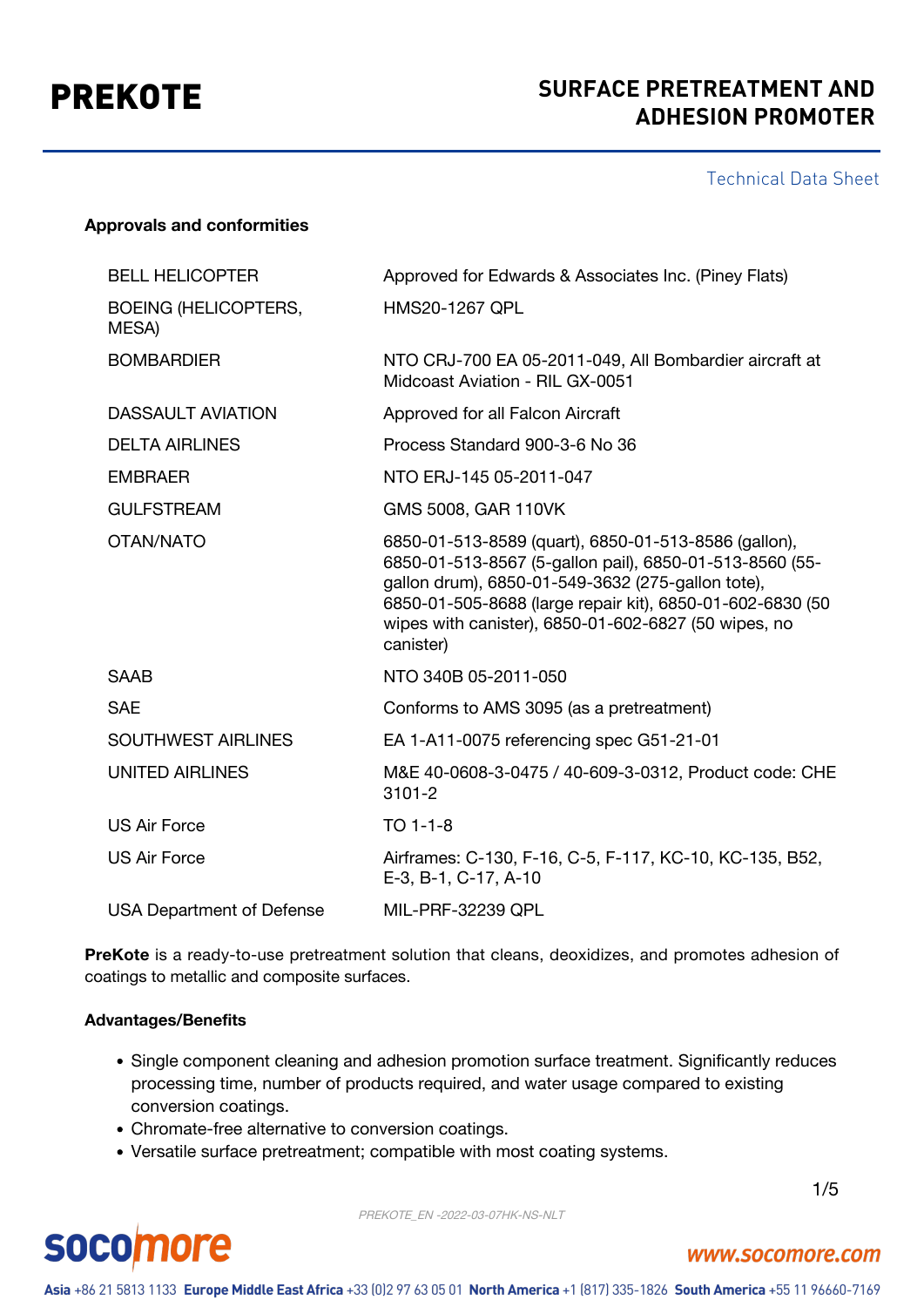No dilution needed. Use as-received.

Substrates have millions of microscopic grooves where contaminants become embedded and difficult to remove. These contaminants can impede the adhesion of coatings to the substrate, leading to paint failures such as chipping, peeling, and blistering. **PreKote** cleans the surface and improves surface wettability. This significantly reduces the risk of adhesion failure between the substrate and coating and maximizes corrosion protection.

**PreKote** does not contain chromates and is non-toxic, non-hazardous, non-flammable, noncorrosive, CFC-free, odor-free, and non-ozone depleting. The liquid format is readily biodegradable upon disposal. As PreKote is non-hazardous, users can reduce HAZMAT shipping and storage costs. The product requires less rinsing, thus reducing water consumption.

The US Environmental Protection Agency (EPA) found PreKote to have environmentally preferable chemistry. PreKote has been recognized with the Design for the Environment (DfE) award. The EPA has also determined that PreKote is not one of the six core metal finishing effluent operations and does not trigger categorical industrial user (CIU) status.

#### **Available Formats**

- Quart
- Gallon
- 5-gallon pail
- 55-gallon drum
- 275-gallon tote
- Presaturated wipes
- Repair kit

## *DIRECTIONS FOR USE*

PreKote may be used in both original manufacturing and maintenance, repair, and overhaul applications. It can be applied by spray, power washer, or immersion. It is also suitable for touchup and repairs. PreKote may be applied to the following substrates:

- Aluminum alloys (including anodized)
- Composites
- Magnesium alloys
- Plastics
- Steel (including stainless alloys and galvanized)
- Titanium alloys (including anodized)

### **Surface Preparation**

#### **Before Applying PreKote:**

- Any existing coating systems should first be removed with a suitable paint stripper. SPC and SOCOSTRIP paint strippers are suitable for use.
- Thoroughly clean all surfaces to be treated. DS-108 and DIESTONE cleaners are suitable for

PREKOTE\_EN -2022-03-07HK-NS-NLT

2/5

# **socomore**

#### www.socomore.com

Asia +86 21 5813 1133 Europe Middle East Africa +33 (0)2 97 63 05 01 North America +1 (817) 335-1826 South America +55 11 96660-7169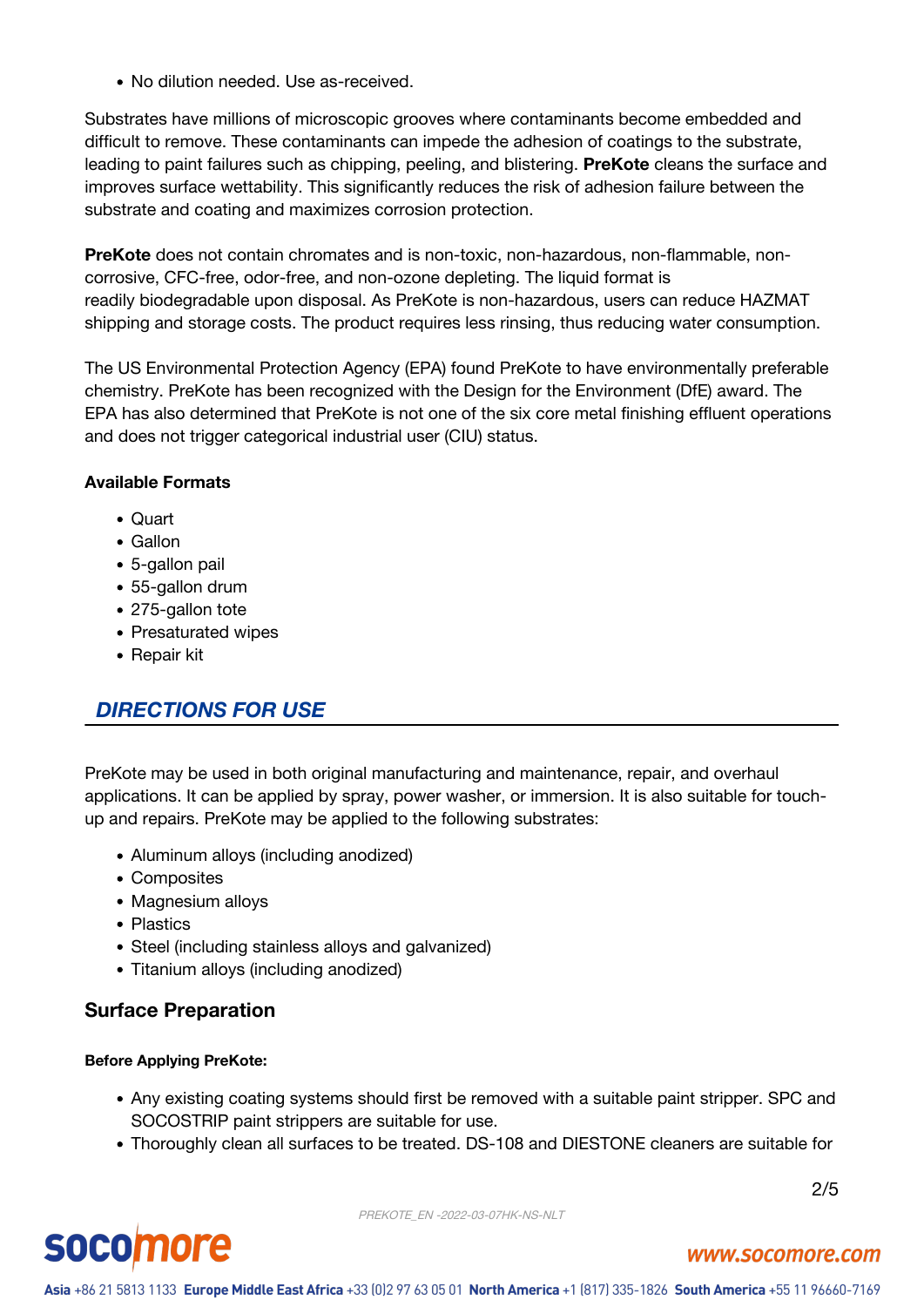use.

- Rinse the surface to remove any remaining dust and debris.
- Mask all areas that will not be treated with PreKote.

## **Application**

#### **Equipment Recommendations**

- PreKote, as-received (do not dilute)
- Aluminum oxide pads (280-400 grit)
	- IMPORTANT: Use only aluminum oxide pads to scrub the surface. Use of any other pad may further contaminate the surface and prevent adhesion of the coating.
- Spray gun with 1.6-1.8 mm spray tip
- Municipal water
- Optional: pole scrubber or pneumatic sander. Pole scrubbing is recommended; however, pneumatic sanders may be used.

#### **Workflow Recommendations for Application to Aircraft**

- Work from the tail section forward; always begin on the top and outboard of the aircraft, working inward and downward.
- Work in small sections. Horizontal surfaces allow for larger work areas than vertical areas. The top of the vertical stabilizer will require a smaller work area.
- Pay particular attention to high erosion areas such as leading edges.

## **Procedure (Oxidized Substrates and Composites)**

- 1. Apply a flood coat of PreKote to the designated area.
- 2. Scrub the area with an aluminum oxide pad using overlapping horizontal motions until you see a rich lather. Do not allow PreKote to dry on the application area at any time. If drying occurs, PreKote must be reapplied.
- 3. In same area just treated, apply a second application of PreKote. The second application is necessary in order to remove the soil and contaminants lifted by the first application. Do not rinse between applications.
- 4. Scrub the surface once more with an aluminum oxide pad, this time using overlapping vertical motions until you see a rich later. Do not allow PreKote to dry on the surface.
- 5. Immediately following the second PreKote application, rinse the treated area thoroughly from top down. When rinsing, pay special attention to seams and depressions to ensure thorough removal of PreKote.
- 6. Look for a water break-free surface as an indicator of proper application (typically 10 seconds). If water beads or breaks immediately, repeat the PreKote procedure.
- 7. Allow surfaces to dry prior to painting. Forced hot air drying is acceptable as long as the air is filtered and free of particulates.
- 8. Repeat the procedure above for the remaining sections of the part/structure.

## **Procedure (Prepared, Non-Oxidized Substrates and Small Touch-Ups)**

- 1. The part should first be prepared following the *Surface Preparation* guidelines above.
- 2. Using presaturated PreKote Wipes, wipe the surface in one direction to maximize removal of contaminants.

3/5



#### www.socomore.com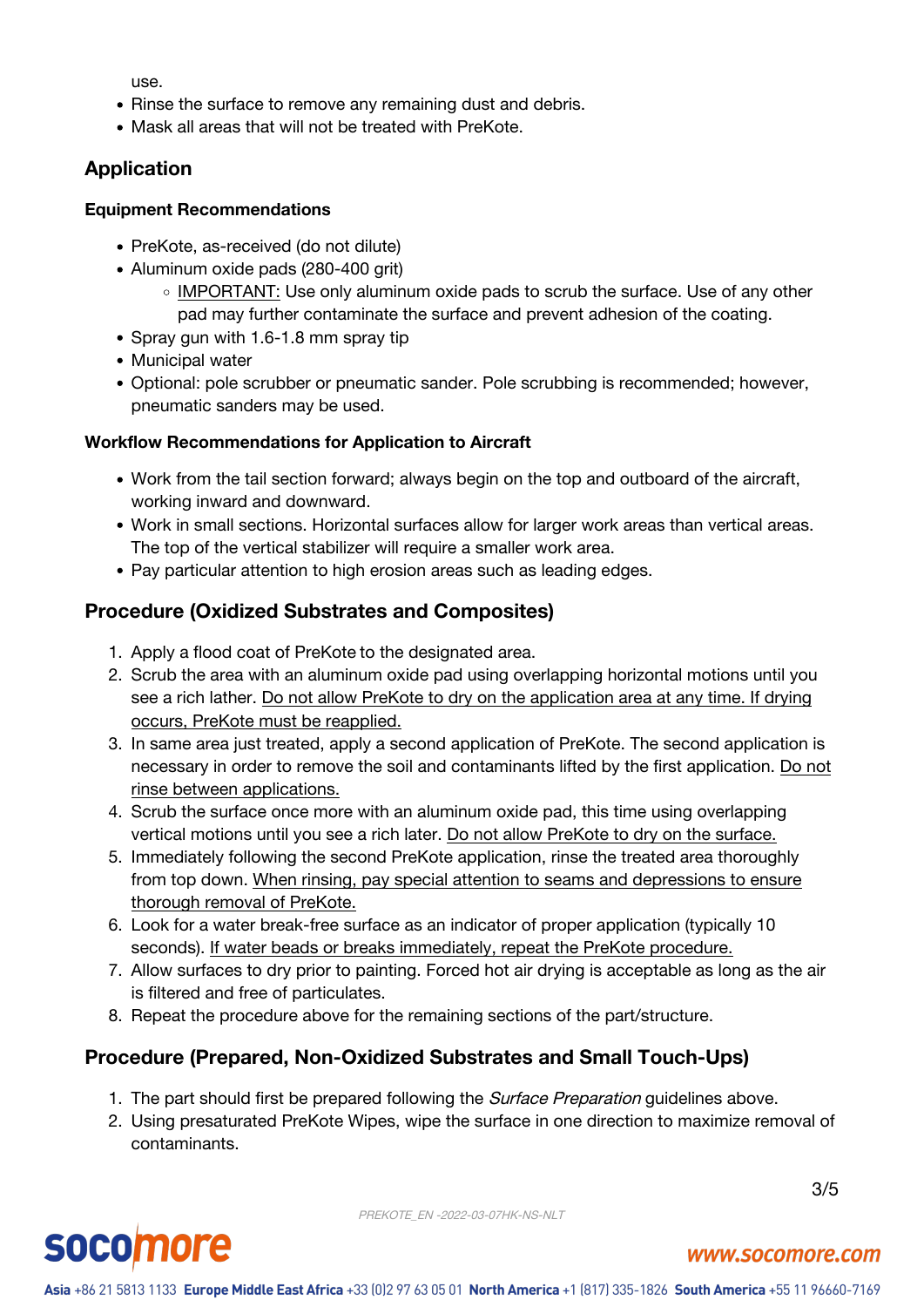- I. Wiping back and forth or in circles spreads and further embeds contaminants.
- II. Use light, uniform pressure on the wipe during the application process.
- III. Each presaturated PreKote Wipe covers 4  $\text{ft}^2$  (0.37 m<sup>2</sup>).
- IV. PreKote Wipes should only be damp to touch. Do not add additional liquid PreKote to the wipes or apply liquid PreKote directly to the surface.
- V. The wipe may be folded and used multiple times as long as a clean side of the wipe is used on each pass.
- 3. Allow surfaces to dry prior to painting. Forced hot air drying is acceptable as long as the air is filtered and free of particulates.

### **Post-Application**

- Substrates should be painted within 24 hours of PreKote application.
- Do not use any solvents on the surface after applying PreKote.
- There should be no evidence of a wax-like appearance on the surface. If there is a wax-like film, a single coat application of PreKote should be repeated (steps 1, 2, 5, 6, and 7 of Oxidized Substrates and Composites application procedure).
- Inspect all areas previously masked for intrustion of chemicals used for surface preparation to ensure chemicals have not entered any cavities.
- Use a water-dampened lint-free cloth to remove any dust prior to painting.
- If fuels and/or oils have contaminated the substrate, use a presaturated PreKote wipe or moisten a lint-free cloth with PreKote and wipe off in one direction to prevent smearing the contaminant across the surface. In the same direction, immediately wipe off any excess PreKote with a dry, lint-free cloth. Prime the substrate immediately.

## *TECHNICAL CHARACTERISTICS*

| <b>Test description</b>    | <b>Test name</b>                           | <b>Results</b> |
|----------------------------|--------------------------------------------|----------------|
| Salt spray                 | BMS 10-72, Test #20a ASTM B117             | Pass           |
| Filliform corrosion        | BMS 10-72, Test #20b                       | Pass           |
| Rain erosion               | BMS 10-72, Test #23                        | Pass           |
| Flexibility                | ASTM D4145 (passes 1/8" Mandrel Bend Test) | Pass           |
| Wet Tape Adhesion          | BMS 10-72, Test 16                         | Pass           |
| Corrosion resistance       | ASTM G85 Annex 4                           | Pass           |
| Hydrogen Embrittlement     | <b>ASTM F519-97</b>                        | Pass           |
| Paint Softening            | BMS D6-17487 ASTM F502                     | Pass           |
| <b>Humidity Resistance</b> | BMS 10-11, Test 24.8.2.16                  | Pass           |

**PreKote** has passed the following tests for pretreatments.

4/5

#### PREKOTE\_EN -2022-03-07HK-NS-NLT

# **socomore**

## www.socomore.com

Asia +86 21 5813 1133 Europe Middle East Africa +33 (0)2 97 63 05 01 North America +1 (817) 335-1826 South America +55 11 96660-7169